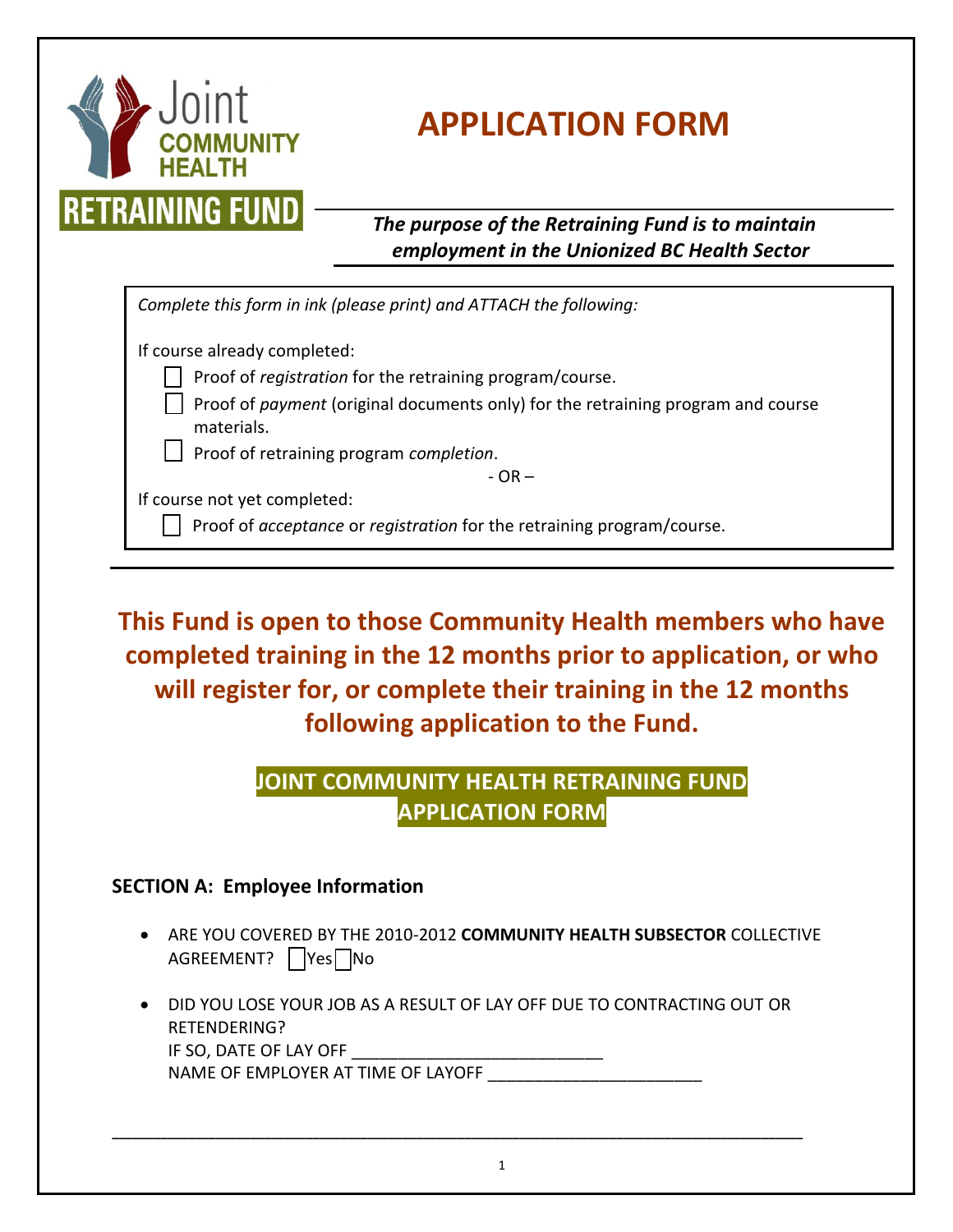#### **03 ALL CORRESPONDENCE WILL BE MAILED TO THIS ADDRESS**

\_\_\_\_\_\_\_\_\_\_\_\_\_\_\_\_\_\_\_\_\_\_\_\_\_\_\_ \_\_\_\_\_\_\_\_\_\_\_\_\_\_\_\_\_\_\_\_\_\_\_\_\_\_\_

*\_\_\_\_\_\_\_\_\_\_\_\_\_\_\_\_\_\_\_\_\_\_\_\_\_\_\_\_\_\_\_\_\_\_\_\_\_\_\_\_\_\_\_\_\_\_\_\_\_\_\_\_\_\_\_\_\_\_\_\_\_\_\_\_\_\_\_\_\_*

*Street Address/Box or Apartment Number*

|                   | 04 City/Town                                                                                                                                                                                                                                  | 05 Province  |                          |
|-------------------|-----------------------------------------------------------------------------------------------------------------------------------------------------------------------------------------------------------------------------------------------|--------------|--------------------------|
| 06 Postal Code    |                                                                                                                                                                                                                                               | 07 Area Code | <b>Home Phone Number</b> |
|                   |                                                                                                                                                                                                                                               | Area Code    | Cell/Pager Number        |
|                   |                                                                                                                                                                                                                                               | Area Code    | <b>Work Number</b>       |
| 08 E-Mail Address |                                                                                                                                                                                                                                               |              | Extension                |
|                   | <b>SECTION B: Employer Information</b>                                                                                                                                                                                                        |              |                          |
| 09                | Employer (please check one):<br>Vancouver Coastal Health Authority   Fraser Health Authority   Northern Health Authority<br>Vancouver Island Health Authority   Interior Health Authority   Provincial Health Services Authority<br>Affiliate |              |                          |
| 10                |                                                                                                                                                                                                                                               |              |                          |
| 11                | Worksite Address: Maria Communication and Maria Communication and Maria Communication and Maria Communication                                                                                                                                 |              |                          |
| 12                |                                                                                                                                                                                                                                               |              |                          |
|                   |                                                                                                                                                                                                                                               |              |                          |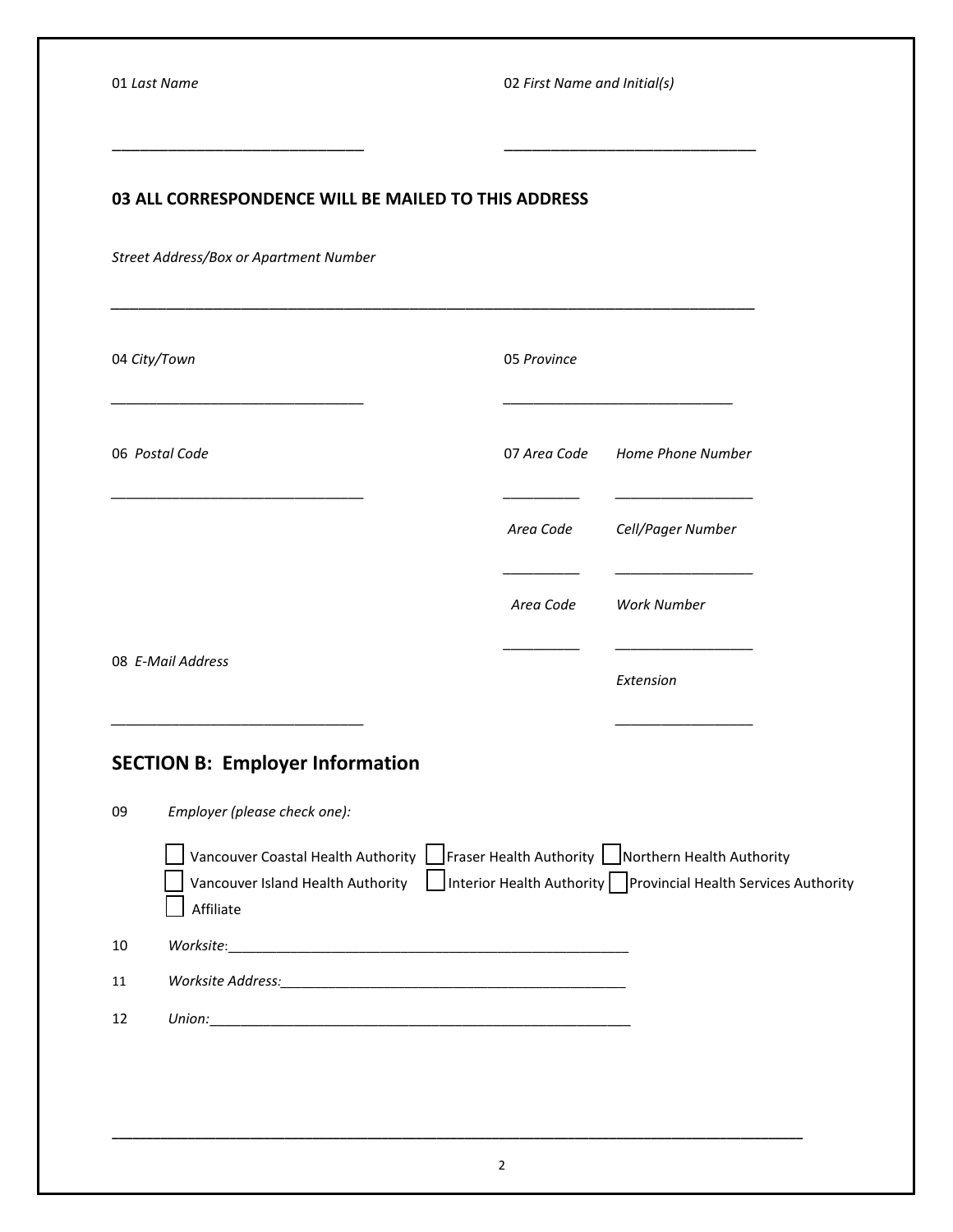#### **SECTION C: Course/Program Information**

13 *Name of School* 14 *Location*

15 *Course Name (and Number)* 16 *Course Hours per week*

17 *Course Start Date (yy/mm/day)* 18 *Course End Date (yy/mm/day)*

19 *Funding Amount Requested (Please provide breakdown of course and costs)*

| Course Name | Course Cost |  |
|-------------|-------------|--|
|             |             |  |
|             |             |  |
|             |             |  |
|             |             |  |

20 *Please explain why you have selected this course or program and how it relates to continued employment in the Health Care Sector (Note: if you are applying to a private institution or for private training, please provide your reasons here):*

*\_\_\_\_\_\_\_\_\_\_\_\_\_\_\_\_\_\_\_\_\_\_\_\_\_\_\_\_\_\_\_\_\_\_\_\_\_\_\_\_\_\_\_\_\_\_\_\_\_\_\_\_\_\_\_\_\_\_\_\_\_\_\_\_\_\_\_\_\_\_\_\_\_\_\_\_\_\_\_\_\_\_\_\_\_\_\_*

*\_\_\_\_\_\_\_\_\_\_\_\_\_\_\_\_\_\_\_\_\_\_\_\_\_\_\_\_\_\_\_\_\_\_\_\_\_\_\_\_\_\_\_\_\_\_\_\_\_\_\_\_\_\_\_\_\_\_\_\_\_\_\_\_\_\_\_\_\_\_\_*

*\_\_\_\_\_\_\_\_\_\_\_\_\_\_\_\_\_\_\_\_\_\_\_\_\_\_\_\_\_\_\_\_\_\_\_\_\_\_\_\_\_\_\_\_\_\_\_\_\_\_\_\_\_\_\_\_\_\_\_\_\_\_\_\_\_\_\_\_\_\_\_*

*\_\_\_\_\_\_\_\_\_\_\_\_\_\_\_\_\_\_\_\_\_\_\_\_\_\_\_\_\_\_\_\_\_\_\_\_\_\_\_\_\_\_\_\_\_\_\_\_\_\_\_\_\_\_\_\_\_\_\_\_\_\_\_\_\_\_\_\_\_\_\_*

*\_\_\_\_\_\_\_\_\_\_\_\_\_\_\_\_\_\_\_\_\_\_\_\_\_\_\_\_\_\_\_\_\_\_\_\_\_\_\_\_\_\_\_\_\_\_\_\_\_\_\_\_\_\_\_\_\_\_\_\_\_\_\_\_\_\_\_\_\_\_\_*

\_\_\_\_\_\_\_\_\_\_\_\_\_\_\_\_\_\_\_\_\_\_\_\_\_\_\_\_\_\_\_\_\_\_\_\_\_\_\_\_\_\_\_\_\_\_\_\_\_\_\_\_\_\_\_\_\_\_\_\_\_\_\_\_\_\_\_\_\_\_\_

 $\overline{\phantom{a}}$  , and the contribution of the contribution of the contribution of the contribution of the contribution of the contribution of the contribution of the contribution of the contribution of the contribution of the

*\_\_\_\_\_\_\_\_\_\_\_\_\_\_\_\_\_\_\_\_\_\_\_\_\_\_\_\_\_\_\_\_\_\_ \_\_\_\_\_\_\_\_\_\_\_\_\_\_\_\_\_\_\_\_\_\_\_\_\_\_\_\_\_\_\_\_\_\_*

*\_\_\_\_\_\_\_\_\_\_\_\_\_\_\_\_\_\_\_\_\_\_\_\_\_\_\_\_\_\_\_\_\_\_ \_\_\_\_\_\_\_\_\_\_\_\_\_\_\_\_\_\_\_\_\_\_\_\_\_\_\_\_\_\_\_\_\_\_*